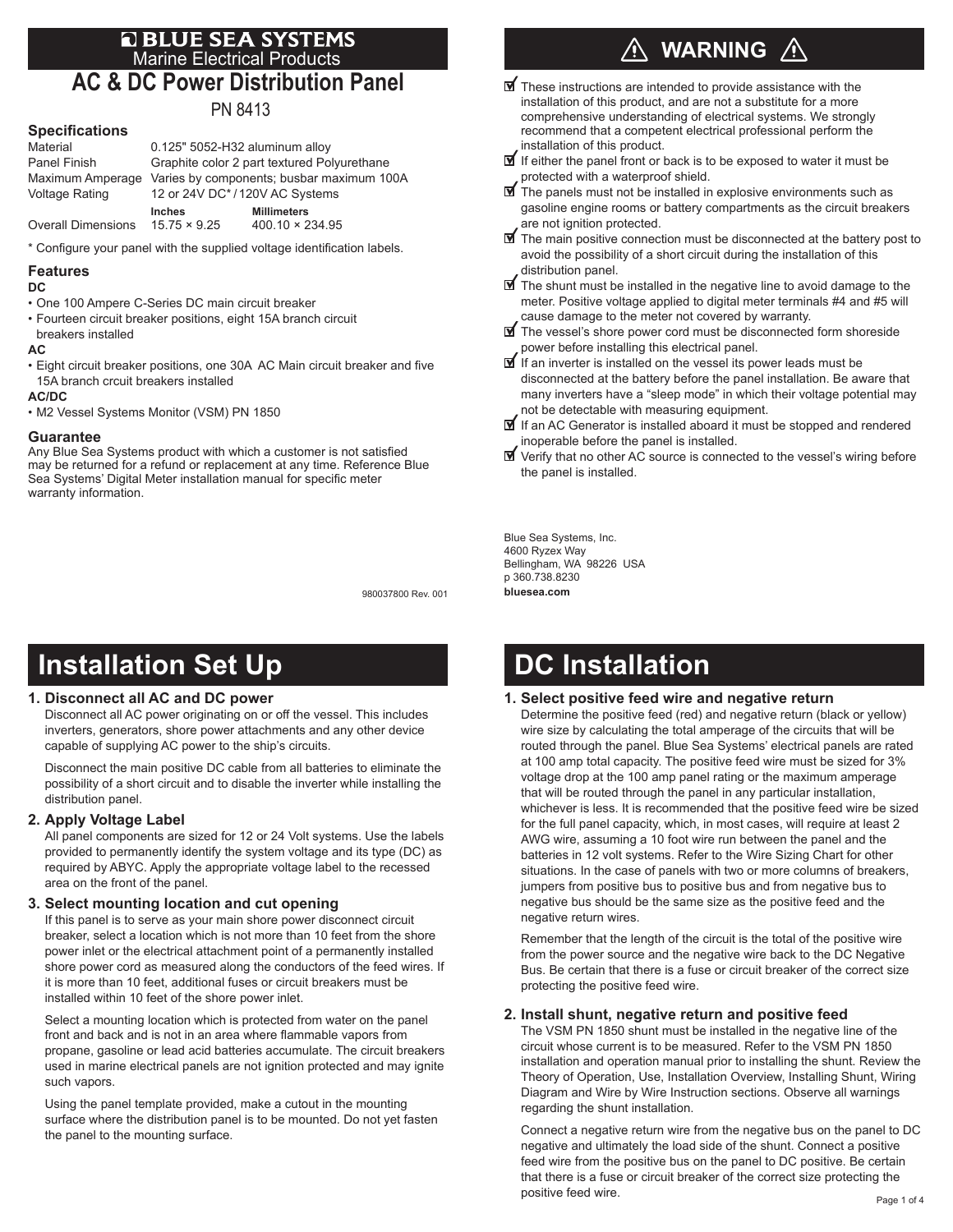## **DC Installation (continued)**

## **3. Install battery bank voltage monitor wires**

The panel is supplied with a VSM PN 1850 to monitor the voltage of three separate sources, usually the batteries. Connect a minimum 16 AWG red wire from each source to be monitored as shown in the VSM PN 1850 instructions. There should be a 5A fuse in each positive wire near each source.

#### **4. Install branch circuit wires**

Determine the proper wire size for each branch circuit using the guidelines in step 4. Verify that the standard 15 amp circuit breakers installed in the panel are large enough for each branch circuit. Remove and replace with a higher amperage any that are undersized. Connect the positive (red) branch circuit wires to the load terminals of each circuit breaker. Connect each negative (black) branch circuit wire to the DC Negative Bus. DO NOT CONFUSE THE DC NEGATIVE BUS WITH THE DC GROUNDING BUS.

### **5. Optional**—**install grounding system wire**

The grounding wire (bare, green or green with yellow stripe and normally non-current carrying) should not be confused with the negative ground wire (black or yellow and normally current carrying).

In *Boatowner's Illustrated Electrical Handbook*, Charlie Wing identifies three purposes of DC Grounding:

- 1. Holding conductive housings of low voltage (under 50 volts) DC devices at ground potential by providing a low resistance return path for currents accidentally contacting the device cases.
- 2. Providing a low resistance return path for electrical current, preventing stray currents that may cause corrosion.
- 3. Grounding metal electrical cases to prevent emission from inside or absorption from outside of radio frequency noise (RFI).

ABYC requires that grounding wires be sized no smaller than one wire size under that required for current carrying conductors supplying the device to which the grounding wire is connected.

## **6. Installation of Backlight System**

Connect the yellow negative wire to the panel negative bus. **Do not confuse with the AC neutral bus.**

To activate the label lights by the boat's battery switch, connect the red positive wire to the DC positive bus. **Do not confuse with the AC hot bus.**

To activate the label lights by an independent switch or breaker, connect the red positive wire to the load side of a DC switch or breaker.

#### **7. Optional Branch LEDs**

This panel is supplied with LEDs pre-installed in all optional branch positions. For future expansion of the panel remove the positive leg of the LED from the negative bus and connect it to the load side of the corresponding branch circuit breaker.

#### **Note**

This Blue Sea Systems electrical distribution panel is furnished with 15A circuit breakers for DC branch circuits. These ratings will satisfy the vast majority of marine circit protection situations. As shown in the Wire Sizing Chart, even 16 AWG wire, which is the minimum wire size recommended by ABYC, has an allowable amperage greater than 20A.

## **AC Installation**

### **1. Install branch circuit wires**

Determine the proper wire size for each branch circuit using the chart below. Verify that the standard circuit breakers installed in the panel are correct for each branch circuit. Remove and replace any that are incorrectly sized. The circuit breaker must have a rating less than the allowable amperage of the wire, yet greater than the circuit's continuous current.

Connect each branch circuit hot (black) to the appropriate load terminal. Connect each branch circuit neutral (white) to one of the screws on the neutral bus. Connect each branch safety ground wire (green) to one of the screws of the safety ground bus.

Do not confuse the neutral current carrying wires (sometimes called ground) with the green normally non-current carrying wires (sometimes called grounding). These two wires must be connected only at the source of power, nowhere else.

#### **Wire sizing chart**

Use the wire sizing chart below to determine the proper wire sizes.

## **ABYC E-11 Table VI-B 105˚ C ( 221˚ F) Wire**

| Wire Size | Outside              | Inside               |
|-----------|----------------------|----------------------|
| (AWG)     | <b>Engine Spaces</b> | <b>Engine Spaces</b> |
| 16        | 17.5                 | 11.9                 |
| 14        | 24.5                 | 20.8                 |
| 12        | 31.5                 | 26.8                 |
| 10        | 42.0                 | 35.7                 |
| 8         | 56                   | 47.6                 |
| 6         | 84                   | 71.4                 |
| 2         | 112<br>126           | 95.2<br>107.1        |

**Note:** This chart assumes wire with 105° C (221° F) insulation rating and no more than 3 conductors are bundled. Not suitable for sizing flexible shore power cords.

Blue Sea Systems recommends that the feeder wires from the power inlet to the panel should be 10 AWG for 30A systems and 6 AWG for 50A systems.

### **2. Install feed circuit wires**

Install the feed wires from the shore power inlet or other AC source, referring to the wire sizing chart to select the correct wire size. Connect the black AC hot, white AC neutral and green AC safety ground as shown in the illustration.

If the feed wires are from the shore power inlet or the electrical attachment point of a permanently installed shore power cord and the inlet or attachment point is more than 10 feet from this panel, an additional fuses or circuit breakers must be installed within 10 feet of the shore power inlet. The measurement is made along the conductors.

#### **3. Optional Branch LEDs**

This Panel is supplied with LEDs pre-installed in all optional branch positions. For future expansion of the panel remove the hot leg of the LED from the AC Neutral Bus and connect it to the Load side of the branch circuit breaker.

#### **Note**

This Blue Sea Systems electrical distribution panel is furnished with 15A or 8A circuit breakers for AC branch circuits. 15A circuit breakers are used in all 120V panels and 8A circuit breakers are used in all 230V panels. These ratings will satisfy the vast majority of marine circuit protection situations.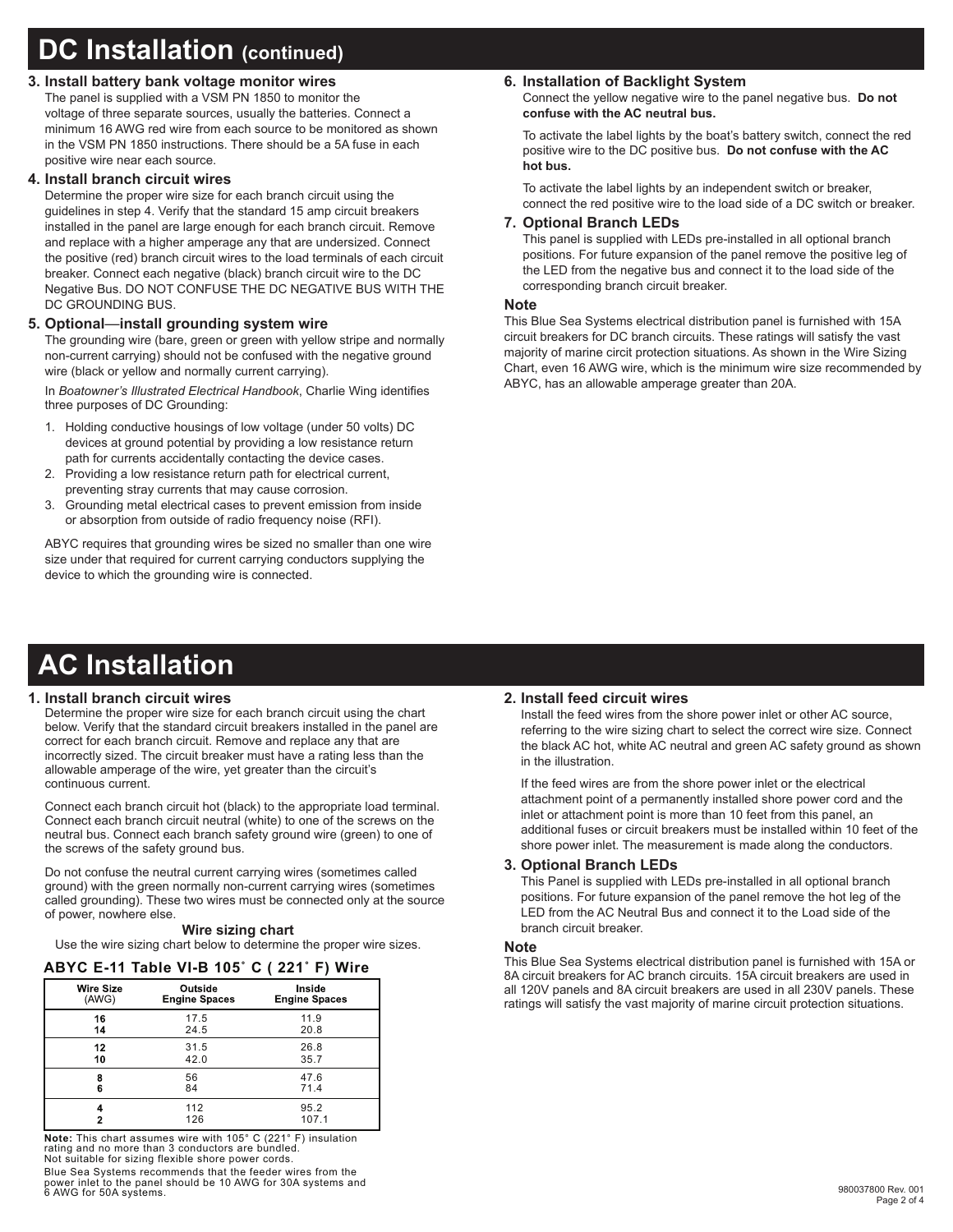## **Panel Mounting and Testing**

**1. Apply branch circuit labels and mount panel**

Apply a label for each circuit from the label set provided. If the appropriate label is not included, extended label sets are available through retail suppliers, and over 500 individual labels are available directly from Blue Sea Systems. Please go to www.bluesea.com to order stock or custom labels for specific applications.

Fasten the panel to the mounting surface using the screws provided.

## **2. Testing**

- $\mathbf{\nabla}$  Reconnect the main positive cable to the battery terminals and turn the main switch on to supply power to the panel. Turn on all branch circuits and test the voltage at the panel. Compare this voltage to the battery terminal voltage to determine that the voltage drop is within 3%. With all branch circuits still on, test the voltage at one device on each circuit to determine that there is a 3% or 10% drop as is appropriate.
- Connect the vessel's shore power and verify the Reverse Polarity light is not illuminated. If the red Reverse Polarity light is on then either the hot and ground or the hot and neutral wires have been crossed. Starting at the panel, trace the connections back as far as necessary to locate the error.

**V** Using a multimeter where the power source is connected to the panel verify:

## 120V AC

- a. 120 volts between hot and neutral
	- (nominal, this may vary depending on source voltage)
- b. 120V between hot and ground.
- c. 0V between neutral and ground
- $\mathbf{\mathbb{I}}$  Turn on each branch circuit to verify power to each circuit.
- Review the VSM PN 1850 meter installation and operation manual. Reference the Theory of Operation, Use, Installation Overview and operations sections. Verify meter functions.

## **Reference**

## **Applicable Standards**

- American Boat and Yacht Council (ABYC) Standards and Recommended Practices for Small Craft sections: E-1, E-3, E-9.
- United States Coast Guard 33 CFR Sub Part 1, Electrical Systems

## **Useful Reference Books**

- Calder, Nigel (2005). *Boatowner's Mechanical and Electrical Manual*  (3d ed). Camden, ME: International Marine / McGraw-Hill.
- Wing, Charlie (2006). *Boatowner's Illustrated Electrical Handbook*  (2d ed). Camden, ME: International Marine / McGraw-Hill.

## **Other Innovative Products from Blue Sea Systems**

- Custom 360 Panels
- Battery management solutions
- AC and DC circuit protection devices
- WeatherDeck™ Waterproof Panels
- Fuses, fuse blocks, and busbars
- Analog and digital meters